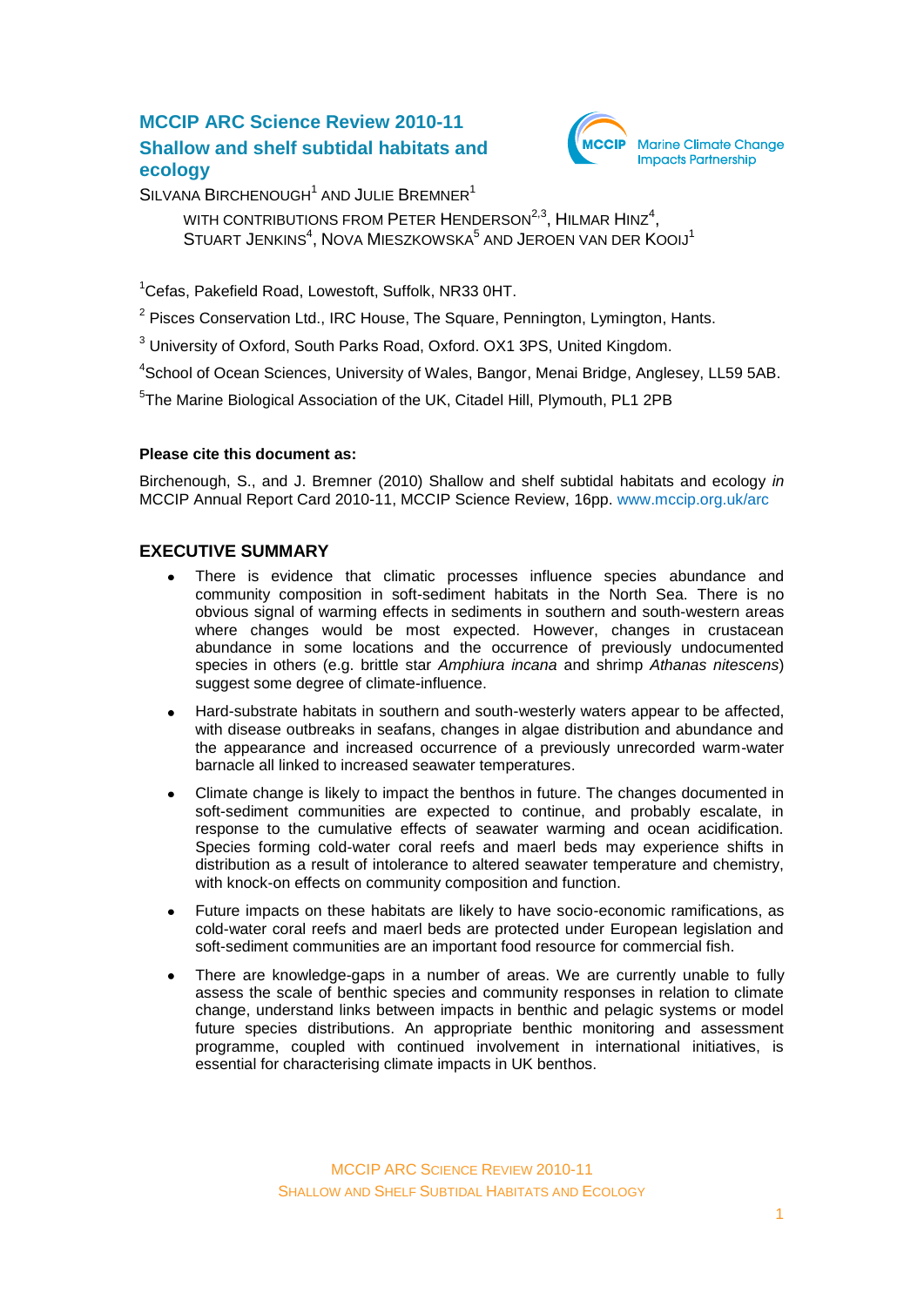## **FULL REVIEW**

### **Scope of the report**

This report summarises evidence of current and future climate change effects on shallow and shelf subtidal habitats and ecology. It covers algae and invertebrates (with the exception of non-native species and those subject to commercial fisheries) on soft- and hard-substrates.Fish, fisheries and non-native species are considered in separate MCCIP Annual Report Card (ARC) Science Reviews (Pinnegar & Heath 2010; Pinnegar *et al*., 2010; Maggs *et al.*, 2010 ). Seagrasses extend in most cases to subtidal systems, but these habitats are predominantly connected to the intertidal. Therefore, they are dealt with in the Intertidal Habitats and Ecology MCCIP ARC Science Review (Mieszkowska, 2010). The information in the report represents documented evidence available to the authors at the time of writing and relates to UK and in some instances, neighbouring waters (e.g. German and Belgian North Sea waters, Irish Atlantic waters) to provide a wider perspective of the current status of benthic species and habitats in relation to climate change.

Section 1 (*What is already happening?*) is structured around the UK Charting Progress Regions and summarises evidence available for different habitats in each region. Where the available evidence relates to more than one region, these regions are grouped together. Section 2 (*What could happen in the future?*) is based on indirect observational and experimental evidence largely applicable across regions. It is, therefore, structured by species- or habitat-type.

Climate change may influence shallow and shelf subtidal habitats and ecology by a number of mechanisms, including seawater temperature change, increased incidence and severity of storms, changing salinity and oceanographic patterns, sealevel rise and ocean acidification. The present report focuses on seawater temperature change and ocean acidification, as the bulk of the evidence currently available (mainly based on peer-reviewed literature) relates to these two factors.

## **1. What is already happening?**

## **The North Sea:** *Charting Progress Regions 1 (Northern North Sea) and 2 (Southern North Sea).*

#### *Trans-regional patterns: North Sea soft-sediment benthos*

Current efforts to describe benthic changes in relation to climate change and its effects are widely scattered across UK waters. There is detailed time-series information available for site-specific areas. Whilst these efforts have merit on their own right, it is also clear that these temporal data-point sources only provide assessments over small areas therefore their relevance to the wider picture is unclear. Documented changes in the North Sea ecosystem that occurred from the late 70s may have been influenced by warming sea surface temperature. Those changes were recorded mainly in the plankton but there are clear links to the benthic communities. Research has found evidence that the benthic community structure in the western North Sea (north east coast of England) and the eastern North Sea (Skagerrak) displayed a transition in the late 70s (Edwards *et al.*, 2002). Similarly, there was also a transition between the 70s and 80s in the holoplanktonic fraction of the zooplankton community from the western and eastern North Sea (Austen *et al.*, 1991; Evans & Edwards, 1993). These observations concord well with an increase in planktonic biomass and extent of the plankton periods (mainly flagellates) in the German Bight (Radach, 1990). Furthermore, climate-focused research in pelagic ecosystems in the North Sea (Kirby *et al.*, 2007, 2008, 2009) has provided clear links to the benthic systems when climate change is the common cause of these effects.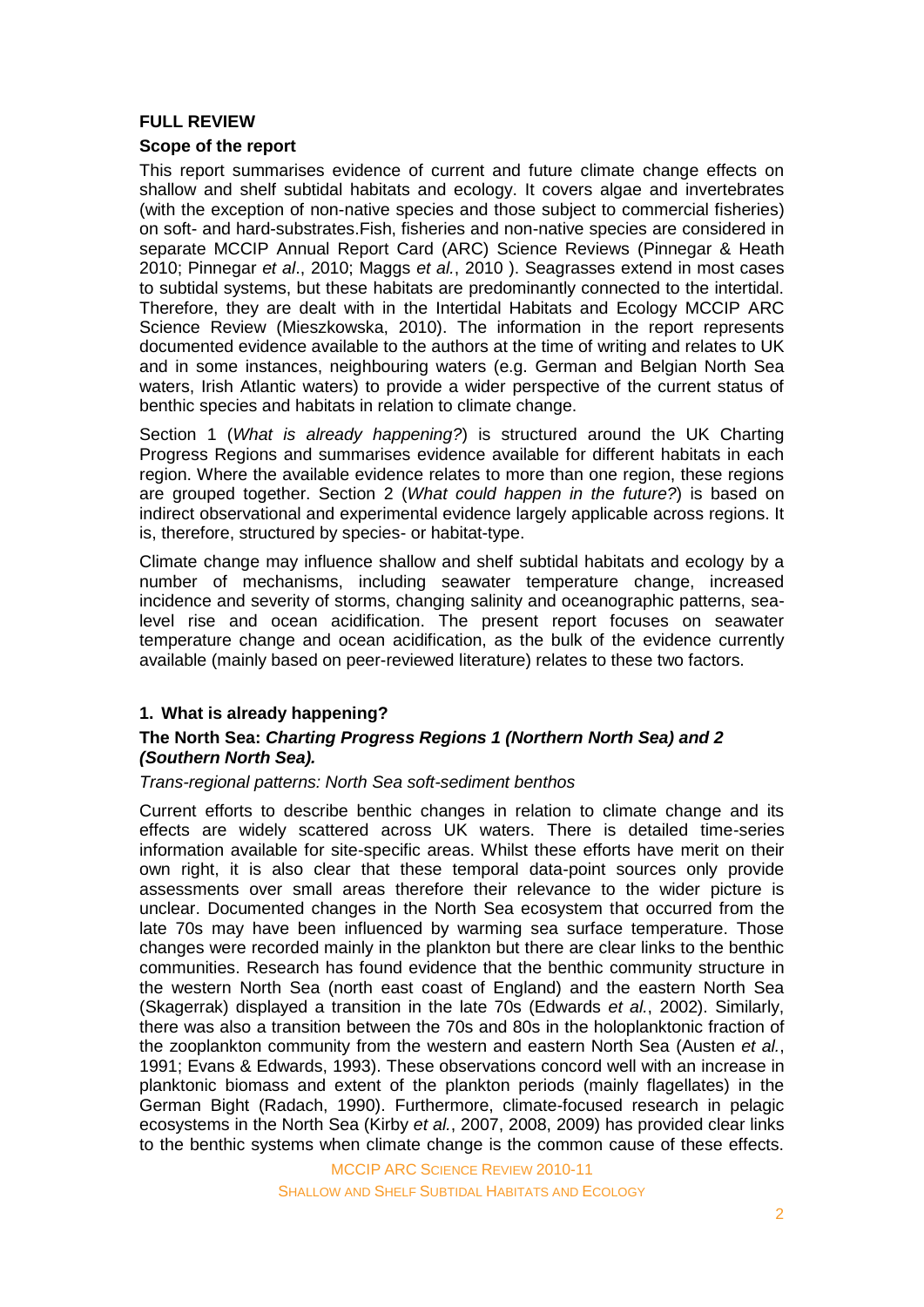Long-term analysis of the North Sea pelagic system has identified yearly variations in larval abundance of the benthic phyla Echinodermata, Arthropoda and Mollusca in relation to sea surface temperature (SST). Furthermore, the larvae of benthic echinoderms and decapod crustaceans have shown an increase since the mid 1980s that accords with the rise in SST in the North Sea, while bivalve larvae have decreased (Kirby *et al.*, 2008).

Overall, it is clear that uniform benthic monitoring and assessment is needed to characterise species distributions and responses in relation to climate change in UK waters. Current UK efforts to document status and change of benthic assemblages have prompted research scientists to collaborate on a number of initiatives (e.g. MECN, MCCIP). As well of gathering information, the storage of data is also being facilitated by initiatives such as (MEDIN) and the UK National Biodiversity Network. In addition to these clear initiatives, there is also important to acknowledge the value of observations collected by naturalists. The value of these opportunistic observations can help as initial evidence for future assessments in relation to species distributions and responses for climate change investigations. Internationally, the International Council for Exploration of the Sea (ICES) via the North Sea Benthos Project and Study Group on Climate related benthic processes in the North Sea are proving a fora for scientists to conduct benthic communities assessments over larger spatial scales than those typically achievable by national initiatives alone and are, thus, vital for understanding responses to change in multi-nation bounded waters such as the North Sea.

### *Northern North Sea (Region 1): Soft-sediment benthos*

The northern North Sea is influenced mainly by the influx of deep Atlantic water (Reiss & Kröncke, 2004). The area has been intensively studied for decades; examples of early pioneer work relates back to Petersen (1914, 1918), who assessed the distribution of macrobenthic soft sediment fauna. This work has enabled research scientists to continue with long-term assessments to monitor status and change in the region's macrobenthos.

Early work conducted by Buchanan, in 1963, was marked by the commencement of the 'Dove Time series', at stations M1 and P, off the north-east coast of the UK. These assessments were undertaken to understand benthic communities in relation to environmental conditions and human activities in the area. In this area climate change has been implicated in the changes documented by rising total numbers and biomass in the benthic communities at station M1, which have been mainly attributable to a combination of effects of climatic variation, which was caused by: biological interactions, winter temperature (a combination of 'cold water' and 'warm winter state') and carbon flux to the benthos.

Warmer seawater temperatures during winter periods together with phytoplankton supply have been suggested as causal for instability of benthic communities (Buchanan & Moore, 1986a, b; Buchanan *et al.,* 1986) at station P. Clear changes were observed in relation to dominant species (i.e. general rise in number and biomass of infaunal benthos) which were attributable to climatic events. Further work conducted by Frid *et al.,* (2009a) in the same area have described the benthic community changes in relation to fishing impacts, but also identified additional influences on the benthos to be a combination of phytoplankton supply and climatic warming effects.

Another study conducted by Rees *et al.,* (2006) linked reduced density and species richness to warm winter temperatures. Benthic communities of the former sewage sludge disposal site in the area of north-east England (stations located in the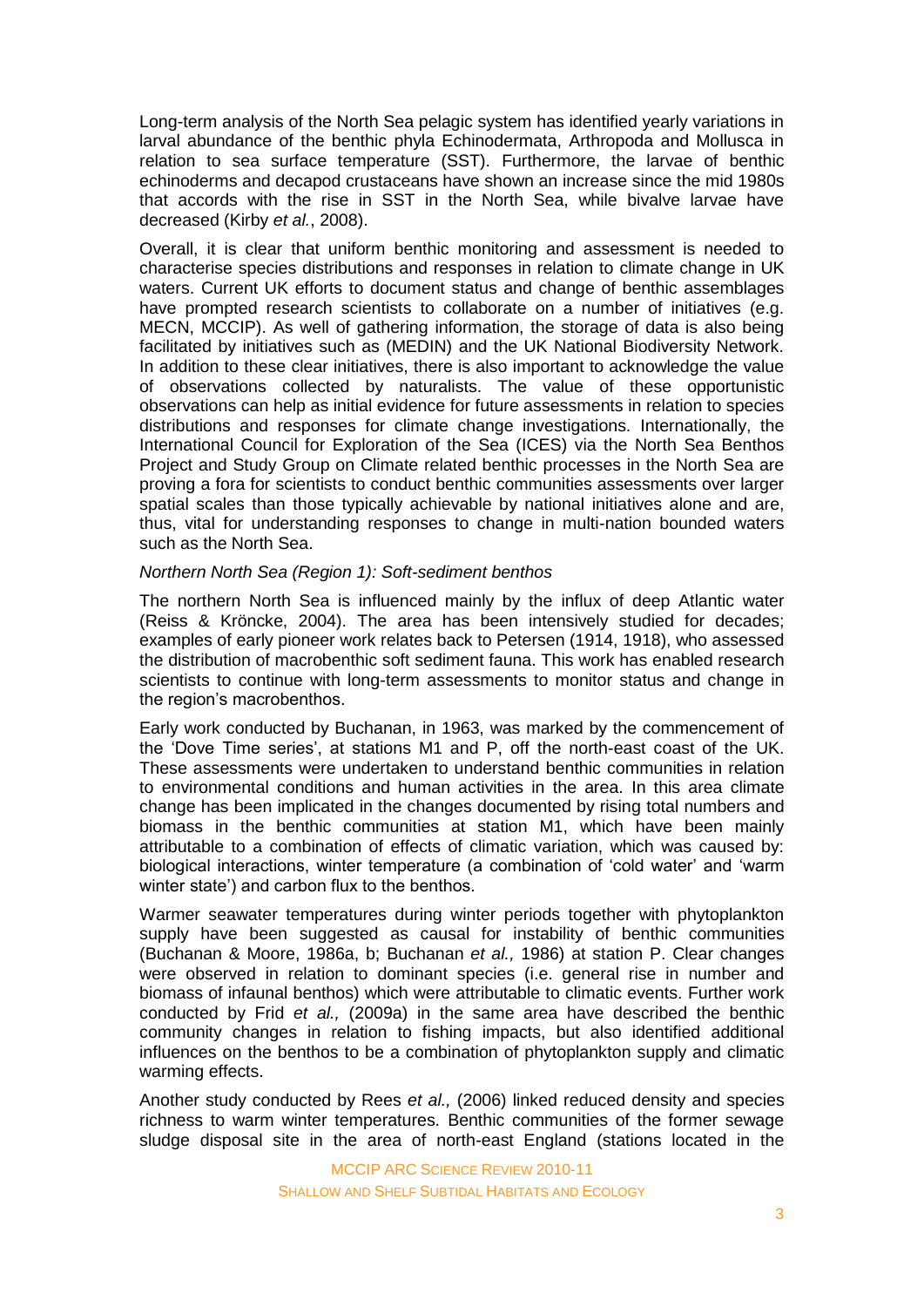proximity of the Dove Time Series station M1) showed a clear temporal correlation between benthic macrofauna and winter values of the NAO index for the preceding year. This represents a pattern of response for benthic assemblages composed of many taxa with a more northern (cold water) distribution in the absence of compensatory increases in those with more southerly associations.

### *Southern North Sea (Region 2): soft-sediment benthos*

The information compiled in this section is part of extensive work conducted by European colleagues. Currently there is no available research in this area being conducted under UK auspices.

Climatic factors most likely play a dominant role in structuring macrobenthic communities in the North Sea, principally in the winter and spring (Dippner & Kröncke, 2003). Research has also demonstrated that macrofaunal communities are severely affected by cold winters, whereas storms and hot summers have no direct impact on the benthos (Kröncke *et al.*, 1998). Studies in the Southern North Sea demonstrated that macrofaunal communities were sensitive to a combination of hydrographic effects and also affected by temperature changes. These effects showed alteration in species number, abundance and biomass of the coastal macrobenthos (Kröncke *et al.,* 1998). Studies targeted on the effect of severe winters in long-term variability of benthic macrobenthos from the German Bight to the Dogger Bank reflected that benthic communities are mainly influenced by winter temperatures and storm frequencies (Kröncke *et al*., 1998, 2001; Schröeder, 2003).

The bivalve mollusc *Abra alba* has shown significant changes in abundance related to mild (high numbers) and cold (low numbers) winters (Fromentin & Ibanez, 1994; Van Hoey, 2007), which seems to coincide with the regime shift observed in the North Sea in 1998 (Kröncke *et al.,* 1998; Reid *et al.,* 1998, 2001; Weijerman *et al.,* 2005). The observed patterns tend to concord with the changes in the hydroclimatic state of the North Sea, caused by variability in the NAO. However, there is no indication of a trend that might be the result of long-term warming.

### **Southern and south-westerly waters:** *Charting Progress Regions 3 (Eastern English Channel) 4 (Western English Channel, Celtic Sea and South-West Approaches) and 5 (Irish Sea and North Channel)*

*Trans-regional patterns: Soft-sediment benthos in the Channel*

The western English Channel is located at the biogeographic boundary between northern Boreal and southern Lusitanian fauna and has, therefore, served as an important area for monitoring the effects of climate change on marine organisms. While the consequences of a changing climate have been relatively well documented in the Channel for fish, plankton and intertidal benthos (see, for example, Genner *et al.,* 2004; Hawkins *et al*., 2008; Beaugrand *et al*., 2009), no such data exist to-date for subtidal benthic organisms. During the 1950s, Norman Holme sampled benthic infaunal and epifaunal communities on a large geographical scale spanning the entire English Channel (Holme, 1961, 1966). In particular, Holme was interested in the distribution of warm- (Lusitanian) and cold-water (Boreal) species. Holme's and his colleagues' early surveys uncovered variations in penetration of 'western' species (those normally inhabiting the Celtic Sea and likely to be cold-water species) into the Channel and possible temperature-related penetrations of 'Sarnian' species from the Gulf of St. Malo into wider areas of the Channel, as well as fluctuations caused by mortality during severe winters (Holme, 1983).

Part of Holme's benthic survey was revisited in 2006, covering a large extent of the Channel coast (Hinz & Jenkins, in prep). The main aims of this resurvey were to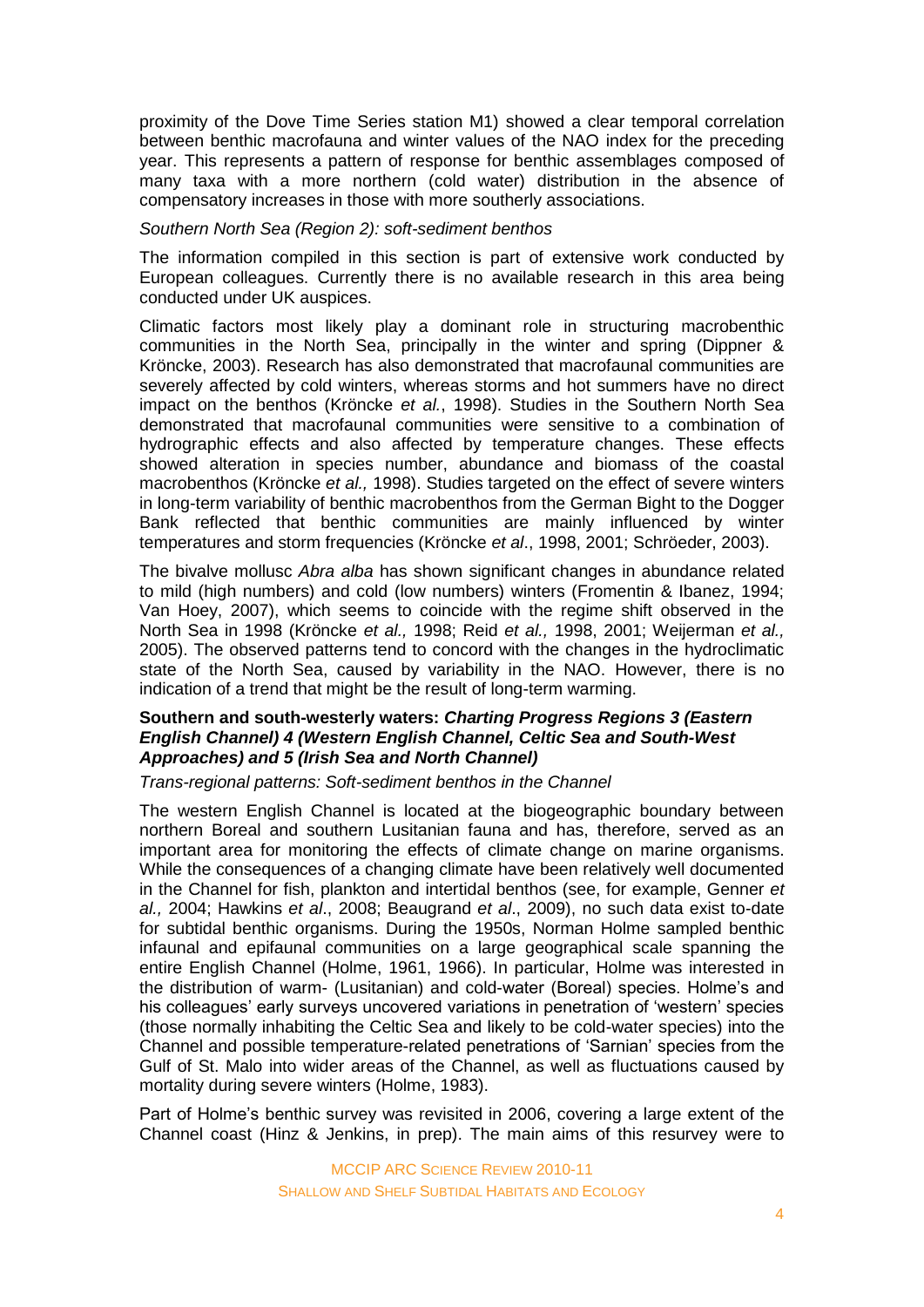describe the current status of benthic communities and compare the data to the historic survey to investigate potential changes in the communities. Comparison of the 1950s and 2006 surveys showed benthic species distributions remained similar, in general, with little or no obvious trends consistent with warming sea temperatures. The eastward movements of Lusitanean species that have been observed in some intertidal fauna were not generally reflected in the subtidal benthos, although some additional species not documented by Holme in the 1950s were observed, such as brittlestar *Amphiura incana* and the shrimp *Athana nitescens*. Comparisons between historic and contemporary datasets can be complicated by methodological constraints and fishing is likely to have exerted an influence on the benthic communities in the western Channel (Capasso *et al.,* in press), making it difficult to separate causal factors. Nevertheless, the area is a biogeographic boundary where (arguably) temperature-driven distribution changes are most likely to be displayed and there is ample evidence of change for other species groups, so the observation of additional benthic species in the 2006 survey suggests that further work in this area would be beneficial.

### *Trans-regional patterns: Hard substrates in the Channel and South-West Approaches*

*i. Seafans*

Climate change effects may also be implicated in reductions in fitness in seafans around the south-west of the UK (www.ukbap-reporting.org.uk). During 2003- 2006, Hall-Spencer *et al.,* (2007) reported widespread incidence of disease outbreaks in the pink sea fan *Eunicella verrucosa* at sites around Lundy and from Lyme Bay to Plymouth. Laboratory analysis of colony clippings showed water temperatures of 15 °C had no effects, while temperatures of 20 °C induced disease symptoms. Although recovery has been noted at several sites, there is circumstantial evidence that the disease-induced necrosis has resulted in a loss of structural integrity and increased incidence of fouling on diseased seafans (Hall-Spencer *et al.,* 2007). However, temperatures of 20 °C are outwith the maximum experienced naturally by *E. verrucosa* and other environmental factors may play an important role in inducing stress and vulnerability to disease (SPLASH, 2008). There is currently insufficient evidence to confirm the presence or extent of a link between seawater warming and disease incidence, though it is an area that would benefit from further investigation.

*ii. Barnacles*

The warm-water barnacle *Solidobalanus fallax* has been increasing in occurrence along western European coasts in recent years, thought to be the result of rising seawater temperatures (Southward *et al.,* 2004). *S. fallax* was first recorded in UK waters in 1995, on scallop shells in the western Channel (Southward, 1995). It does not appear to have been described in Europe prior to this, with records limited to Atlantic and north-western coasts of Africa. However, it is difficult to distinguish from related species, so may have been present but recorded as, for example, *Balanus crenatus*.

A 2004 review of distribution records indicated that *S. fallax* has increased significantly around the south and south-west of the UK (Southward *et al.,* 2004). It appears to have become widespread off Devon and Cornwall and has now been recorded from Dorset, Lundy, the Gower Peninsula and Pembrokeshire. The barnacle settles on living and inert substrates and is often found on plastic discards, suggesting that these items may provide a vector for its spread along the southern British Isles (Southward *et al.,* 2004). In this context, seawater warming and increased incidence of plastic discards may have interactive effects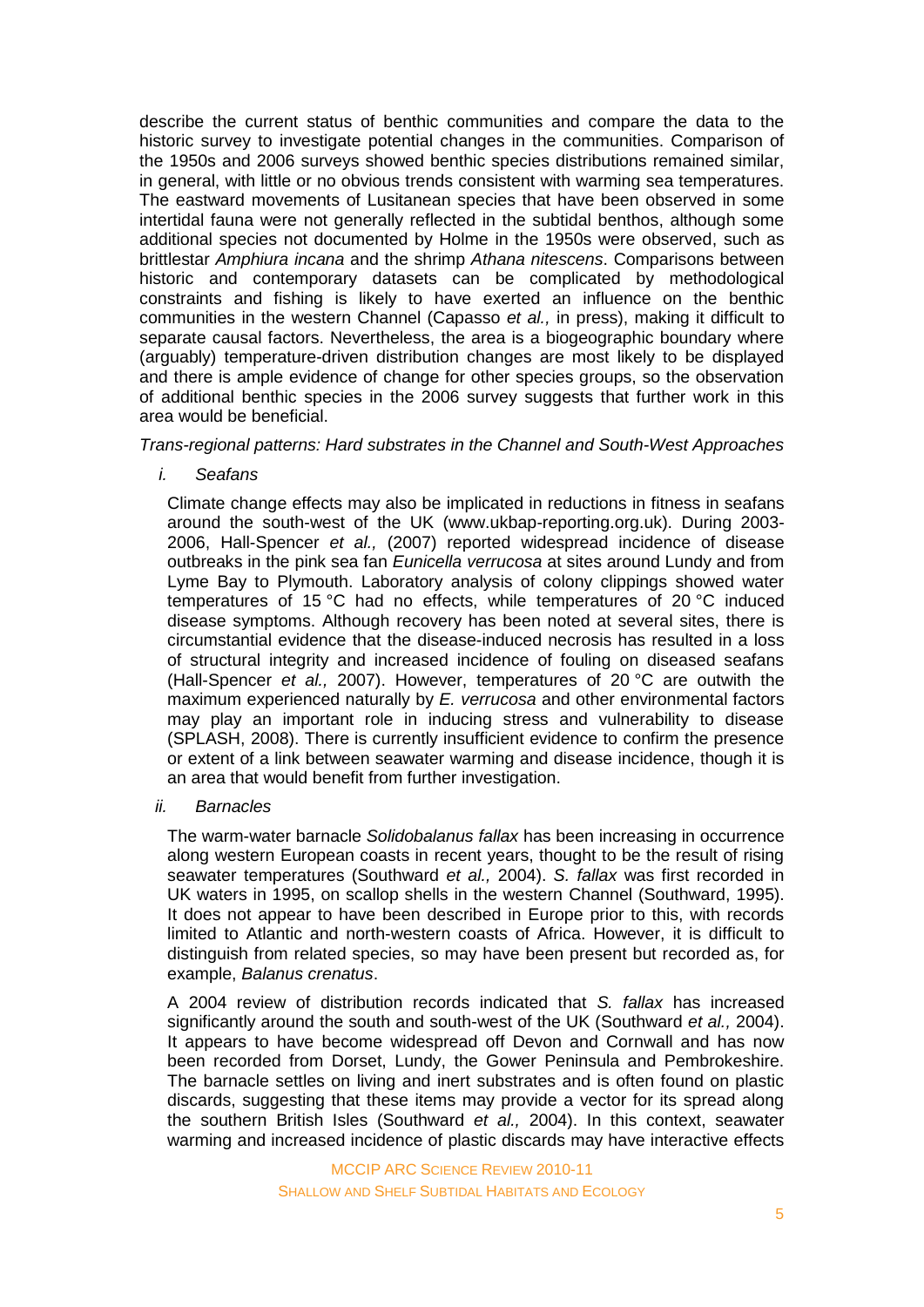on the spread of the barnacle, the plastics providing a transport vector and increased temperatures providing environmental conditions suitable for establishment.

The spread of *S. fallax* and the occurrence of disease in the seafan *E. verrucosa* may be related. The barnacles appear to utilise *E. verrucosa* as a preferential settlement substrate and high proportions have been found colonising diseased seafan skeletons (Hall-Spencer *et al.,* 2007). It is possible that outbreaks of disease have led to increased barnacle settlement and, in turn, further impacts on seafan fitness through impaired ability to repair damaged skeletons. However, such complex and inter-related effects are difficult to establish and remain, in the absence of experimental or observational evidence, purely speculative.

#### *iii. Algae*

Effects of increasing seawater temperature can also be seen in algal communities from southern and south-westerly waters. Boreal macroalgae are showing a continual decline in abundance in shallow subtidal zones around the south coast of England, whereas Lusitanian species are increasing in abundance and relative dominance is switching to warm-water species in the Western English Channel and Celtic Sea (unpublished analyses of the MarClim project dataset 2002-2010, [www.mba.ac.uk/marclim;](http://www.mba.ac.uk/marclim) see also Mieszkowska *et al.,* 2006). The boreal species *Alaria esculenta* continues to show declines in abundance in shallow subtidal zones around the Western English Channel, close to its southern range limit (Vance 2004, MarClim data - 2002-2010). The Lusitanian kelp *Saccorhiza polyschides* has rapidly increased in abundance in this region over the last few years and is displacing cold water Laminarians over large areas of the intertidal. There is currently insufficient evidence to ascertain whether *S. polyschides* is also displacing Laminarians below the low-water mark, but the distinction between species' intertidal and subtidal populations is somewhat artificial and it is not unreasonable to suggest such effects are also occurring subtidally.

#### *Western Channel, Celtic Sea and South-West Approaches (Region 4): Severn Estuary crustacea*

There is evidence of climate-related effects on crustaceans in the Severn Estuary. Standardised long-term monthly sampling has been undertaken for the past 30 years at Hinkley Point in Bridgwater Bay, with 15 macro-crustacean species captured todate (Henderson & Bird, in press). In addition, monthly plankton samples are taken to monitor changes in isopods, amphipods, cumaceans and mysids. Henderson *et al.,*  (2006) found strong evidence for density-dependent control and a positive correlation with average seawater temperature between January and August in the common shrimp *Crangon crangon*. Henderson and Bird (in press) reviewed the population dynamics of the macro-crustaceans and found the species show considerable changes in annual abundance. Three of the most numerous, *C. crangon*, the pink shrimp *Pandalus montagui* and the Atlantic prawn *Palaemon serratus*, have been increasing approximately exponentially since the early 1990s. There have been recent notable increases in the abundance of the velvet swimming crab *Necora puber* and the sardine crab *Polybius henslowii*. Coincident with this increase has been a decline in the abundance of the shore crab *Carcinus maenus*. There have also been notable recent increases in the abundance of the mysids *Schistomysis spiritus*, *Gastrosaccus spinifer*, *Mesodopsis slabberi* and *Neomysis integer*. These changes can, in part, be related to increases in water temperature, particularly an increase in the winter temperature minimum and variation in the NAO. There have been appreciable changes in seasonality and population age structure correlated

MCCIP ARC SCIENCE REVIEW 2010-11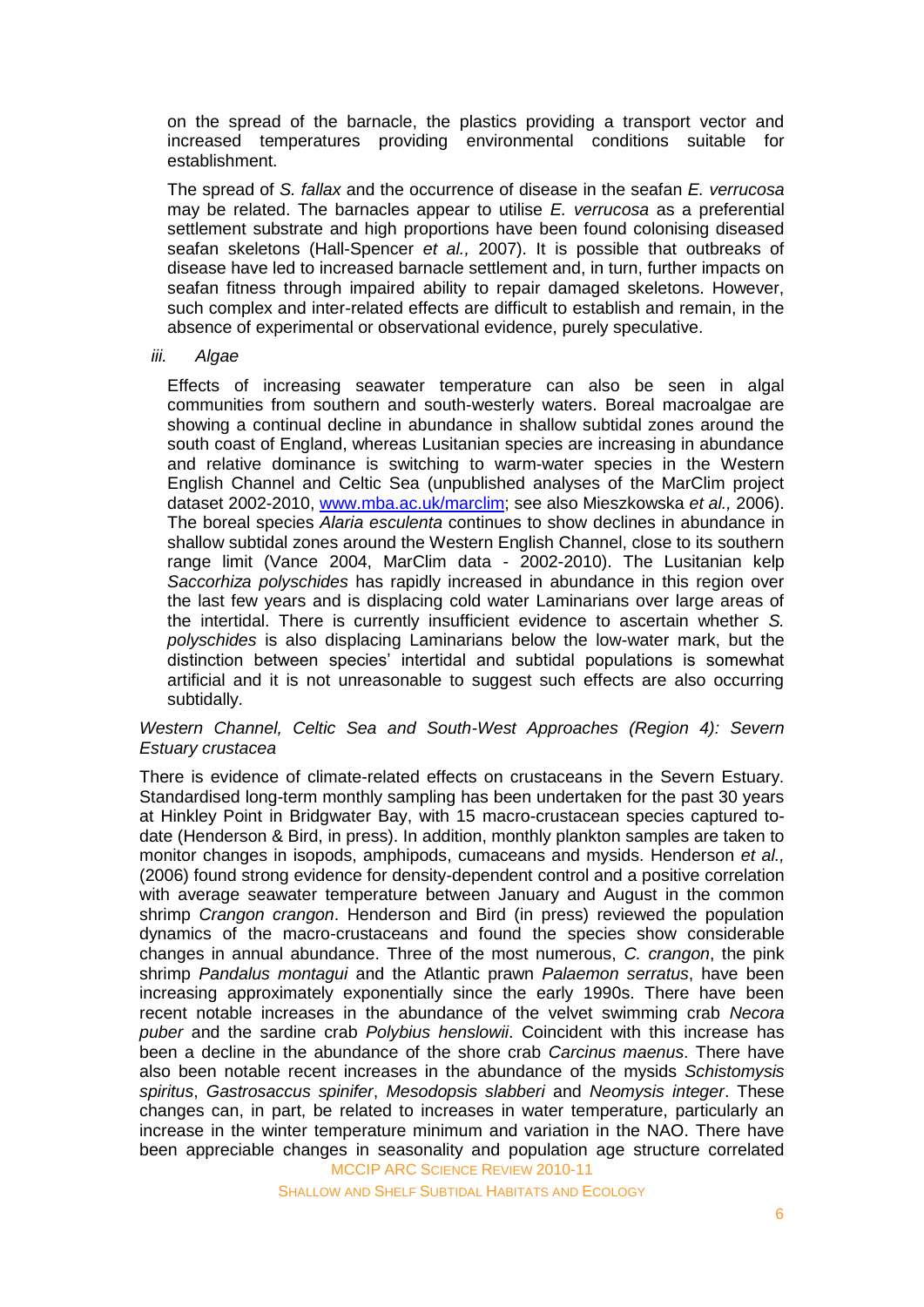with changes in water temperature. Variation in salinity is also an important factor associated, in turn, with rainfall, river-flow and the NAO.

#### **Western and northern waters: Charting Progress Regions 6 (West Scotland including the Minch), 7 (Scottish Continental Shelf) and 8 (Atlantic North-West Approaches, Rockall Trough and Faroe/Shetland Channel)**

We are not aware of any current evidence of climate-related effects on shallow and shelf habitats and species in these regions.

### **2. What could happen in the future?**

Changes may be expected in a range of seabed systems, particularly those tightly linked to phyto- and zooplankton communities impacted by future climate change. However, there is a severe lack of empirically-based prediction for UK subtidal species and habitats. Shallow and shelf habitats and species are most likely to be affected by changes in SST, near-bottom temperature and stratification patterns, as well as changes to ocean chemistry from increased uptake of  $CO<sub>2</sub>$ . Acidification effects are summarised here in relation to potential associations with temperaturedriven climate impacts. A detailed review of the effects of ocean acidification is presented in the 2009 MCCIP Ecosystem Linkages Report Card on  $CO<sub>2</sub>$  and ocean acidification (Turley *et al.*, 2009). Predictions of future change are based on the UKCP09 climate projections medium emissions scenario (Lowe *et al.,* 2009).

### **UK soft-sediment benthos**

Benthic responses to climatic change may be observed to differ when assessed across spatial scales and, even locally, some effects will be 'masked' by a series of other factors. Specific parameters (i.e. NAO index, SST) might provide rapid signal of change on benthic communities inhabiting shallow waters, when compared with their counterparts in deeper waters (Rees *et al.,* 2007). SST for regions 1 and 2, are predicted to rise by up to approximately 3.0 °C and 3.5 °C for summer conditions in 2070-2098, respectively (relative to the 1961-1990 average). In contrast, SST the winter scenario only shows an increase of approximately 2.8 °C in area 2. Benthic communities are likely to be responsive to changes in temperature and stratification. Schöne *et al.,* (2003) have demonstrated temperature influences in annual shell growth of live collected *Artica Islandica* in the North Sea. During warmer winters, stratification and bottom water currents seem to be stronger, thus preventing downward mixing of nutrients as well of settlement of food particles on the seabed. In contrast, during cold winters, the stratification weakens and phytoplankton produced in the cold surface layers reaches the seafloor. Growth of the shell of *A*. *Islandica*, seems to be directly connected to fluctuations in the NAO, so future warmer winters may continue to produce similar effects in their shell growth*.* Beukema *et al.* (2009) postulated that understanding the overall effects of temperature on benthic communities will be a difficult task when they are studied in relation to recruitment, mortality and individual weight (with repercussions for abundance and distribution of species). A warming climate may be directly observed in chronic effects and physiological stress and/or indirectly in alterations to specific benthic functions (e.g. predation, competition, etc). Thus, future effects are difficult to predict for the complex biological communities inhabiting soft-sediment systems.

Any changes resulting from seawater warming are likely to operate within the context of a chemically-stressed environment, as seawater uptake of  $CO<sub>2</sub>$  leads to increasing ocean acidification. The potential effects of ocean acidification on subtidal softsediment fauna are detailed in Turley *et al.,* (2009). Studies of benthic species from UK waters have shown that short-term exposure to low-pH environments seems to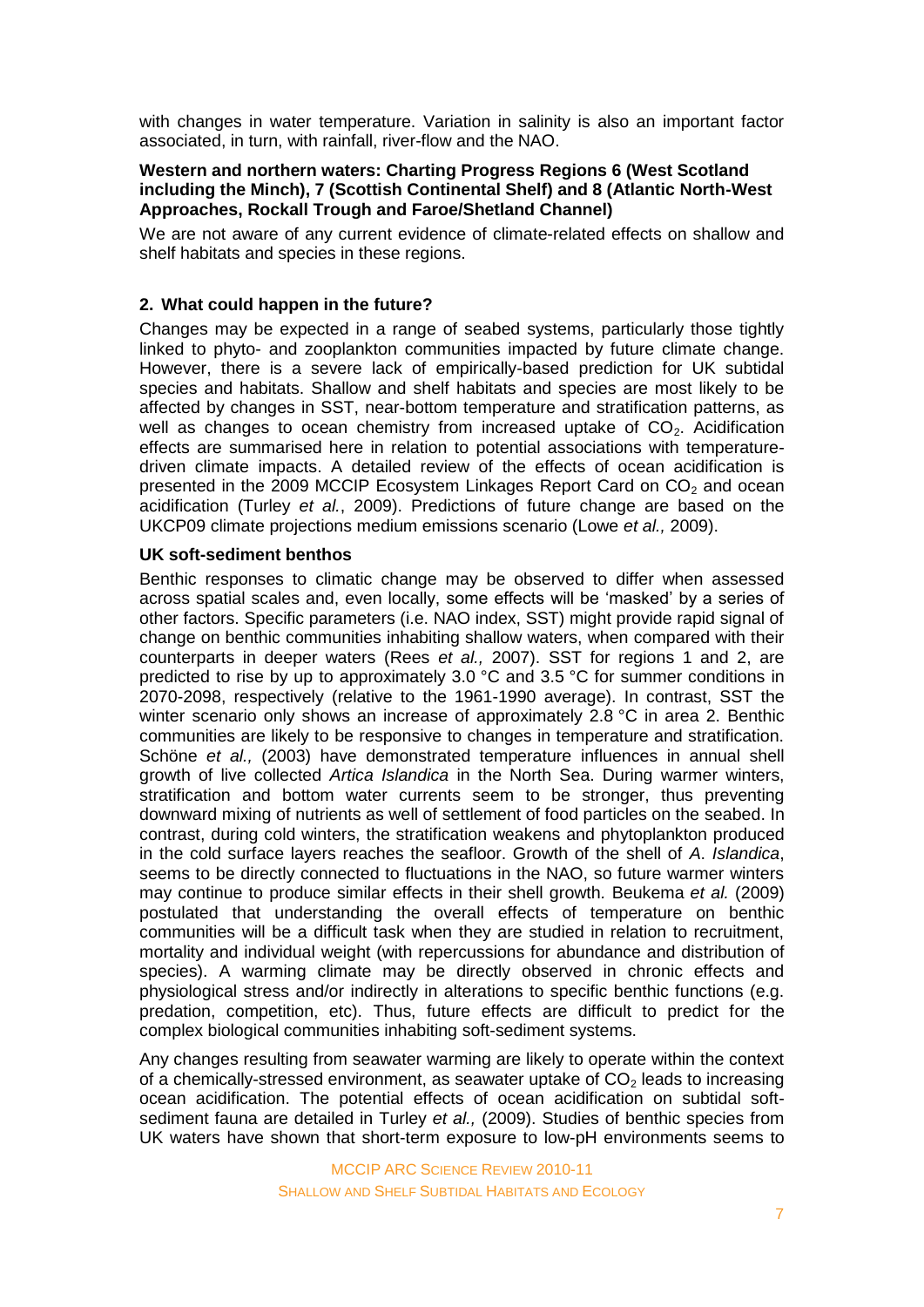have relatively little effect on the polychaete *Nereis virens*, the crab *Necora puber,* or the echinoderm *Amphiura filiformis* (Spicer *et al.,* 2007; Widdicombe & Needham 2007; Wood *et al.,* 2008). However, long-term fitness may be compromised by shortterm acclimation responses (Wood *et al.,* 2008) and there is evidence that reduced pH may impact on biologically-mediated benthic nutrient cycling (Widdicombe & Needham 2007; Widdicombe *et al.,* 2009). In addition, evidence from comparable benthic communities in other northern European waters suggests that acidification may impact on the overall diversity of benthic communities, affecting both species composition and abundance (Widdicombe *et al.,* 2009). Such changes are likely to be habitat-specific, with sandy communities appearing more sensitive than those in muds (Widdicombe *et al.,* 2009). Although acidification effects in soft sediments are likely to interact with those of changing temperature and stratification patterns, the cumulative effects of multiple climate-driven changes are, as yet, unknown.

### *Lophelia pertusa* **reefs in northern and north-western waters.**

While shallow southern and south-eastern UK waters are predicted to show the greatest increases in SST and near-bottom temperatures under the UKCP09 projections, deep-water habitats to the north and north-east of the UK may also be impacted by seawater warming. The scleractinian cold-water coral *Lophelia pertusa* forms biodiverse and functionally-important deep-water reef habitats. The majority of the world's *Lophelia* reefs are concentrated in the North Atlantic (Guinotte *et al.,* 2006) and they are represented in UK waters in northern and western Scottish waters (Charting Progress regions 1, 6, 7 and 8). These habitats are in decline in OSPAR regions I-III and V, caused primarily by the damaging effects of bottom fishing (Hall-Spencer & Stehfest, 2008). However, they are also likely to be vulnerable to climate change. Recent modelling work has linked their distribution to temperature (Davies *et al.*, 2008) and *Lophelia* from the Mingulay reef complex, off the Scottish west coast, has shown sensitivity to changes in water temperature of as little as 2°C (Dodds *et al.,* 2007). Near-bottom temperatures in regions 1, 6 and 7 are predicted to rise by approximately 2-2.5°C in 2070-2098 (relative to the 1961-1990 average). Reefs in region 6 may experience summer temperatures in the region of 15-16°C, some 2-3 degrees warmer than their upper required temperature of 13°C (Hall-Spencer & Stehfest, 2008). Bottom temperatures in region 8 may increase by up to 1°C from 2070-2098, so reefs in this area - which include the majority of UK records - are less likely to be impacted than those in regions 1, 6 and 7. The effects of increased temperature may be compounded by further impacts related to seawater acidification. *Lophelia* reefs are thought to be limited, in part, by seawater aragonite saturation (Guinotte *et al.,* 2006) and projected decreases in saturation due to increased  $CO<sub>2</sub>$  uptake may lead to impacts on growth and increased vulnerability to dissolution (Davies *et al.,* 2007). These changes will also occur in the context of changing oceanographic conditions, which could affect pelagic productivity and food supply to deep sea habitats such as the *Lophelia* reefs (Hall-Spencer & Stehfest, 2008).

#### **Maerl beds in southern, western and north-western waters**

Maerl, species of detached coralline red algae, may be vulnerable to future climate impacts. Of the three major European maerl-forming species, two appear to be limited by temperature in UK waters, with *Lithothamnion glaciale* confined to Scotland and Northern Ireland and *Lithothamnion coralloides* reaching only as far north as the south-west of the British Isles (Birkett *et al.,* 1998). *L. coralloides* from the west coast of Eire have been shown to respond positively to a  $4\textdegree$ C increase in temperature (Blake & Maggs, 2003), suggesting the species may benefit from warming waters. Maerl beds are rare in England and Wales, but there are isolated occurrences in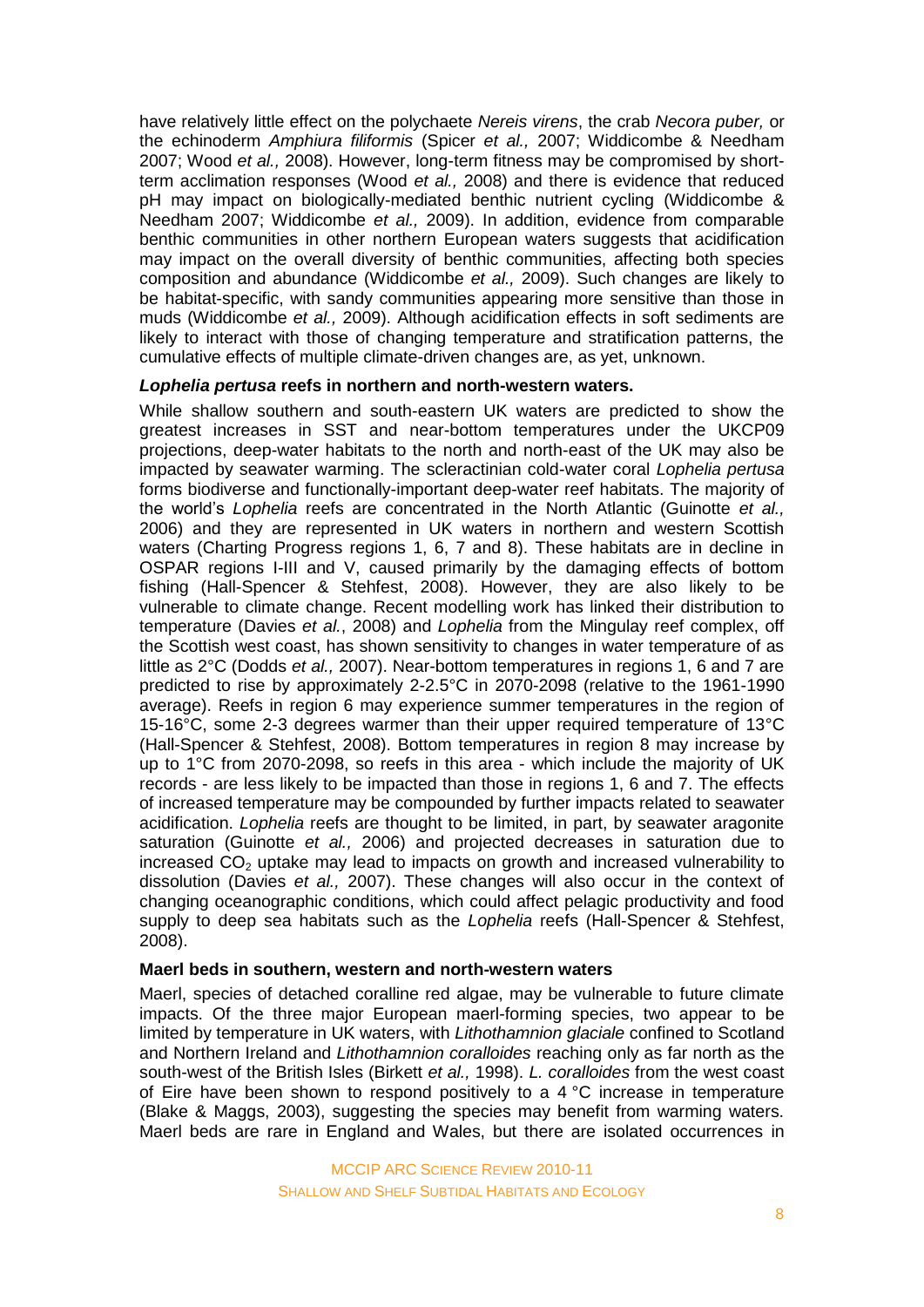Dorset, Cornwall, Pembrokeshire, the Lleyn Peninsula, the Isle of Man and around Lundy (Hall-Spencer *et al.,* 2008). *L coralloides* in these areas may benefit from the near-bottom temperature increases of up to approximately 2.5-3.5 °C forecast for Charting Progress regions 3, 4 and 5 in 2070-2098. Such increases could facilitate the spread of *L. coralloides* to further locations along the south and south-west coasts of England and Wales, although expansion would also be limited by the suitability of other factors such as water movement and salinity (Wilson *et al.,* 2004).

The temperature-response of *L. glaciale* is not currently known although, as its southern limit is thought to be western Scotland and coasts of Eire, the near-bottom temperature increases of up to approximately 2-3°C forecast for regions 5, 6 and 7 in 2070-2098, could be expected to lead to a reduction and possible exclusion of *L. glaciale* from parts of these areas. Maerl is most commonly found in the northern parts of the UK, including the west coast of Scotland, the Western Isles, Orkney and Shetland (Charting Progress regions 6 and 7, Hall-Spencer *et al.,* 2008), so temperature-related changes in these regions would affect a large proportion of the UK's maerl beds. The third major European species, *Phymatolithon calcareum*, is found from southern Norway to the Mediterranean and does not appear to be susceptible to short-term increases of temperature in UK and Irish waters, although longer-term effects may only be evident after periods of acclimation (Blake & Maggs 2003; Wilson *et al.,* 2004).

Given the different temperature preferences of the individual maerl species, climaterelated effects could be manifest as either overall changes to the biomass of maerl in UK waters or alterations in the relative proportions of the three major species. Such effects may have secondary implications for diversity of the biological communities inhabiting the habitat, as maerl beds host a diverse assortment of flora and fauna including rare species and some that may be endemic to the locale (Hall-Spencer *et al.,* 2008). Maerl are calcifying organisms, so predictions of changes in response to temperature must be viewed in the context of the interacting and, potentially, confounding effects of ocean acidification. Acidification effects have been noted in other coralline algae and benthic calcifiers (Kleypas *et al.,* 2006; Hall-Spencer *et al.,*  2008). Changing ocean chemistry may threaten the growth and integrity of maerl matrices, with knock-on effects on associated biological communities. Maerl contribute to calcareous sediment production and seawater pH balance (Hall-Spencer *et al.,* 2008), so dissolution of their carbonate skeletons would likely have implications for ecosystem function.



#### **3. Confidence in the science**

*What is already happening:* **Low**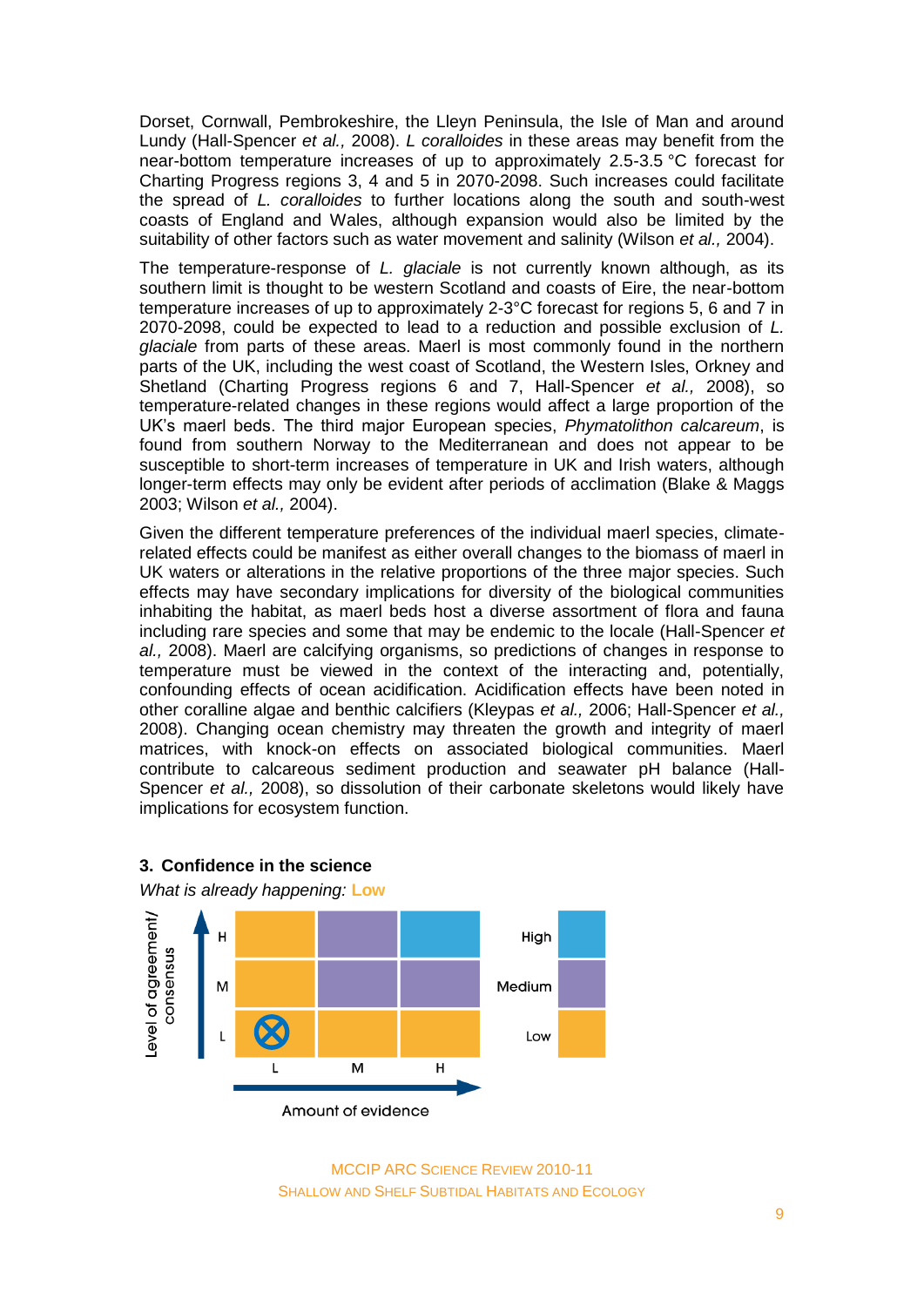Site-specific research provides strong evidence on the potential effects of climate change on benthic habitats and species in the Northern and Southern North Sea. Whilst this information is appropriate on a localised scale and for individual ecosystem components (e.g. plankton, fish, etc.), there is a need to understand how these components are linked and responding over larger spatial scales. There are indisputable gaps in coverage of some Charting Progress regions, where we have limited information on benthic status and potential responses to climate change. Additionally, in the areas where we currently have a comprehensive understanding of benthic species and communities, there is still a need to explore interactive effects of multiple human pressures (e.g. fishing, aggregate extraction, dredging and construction) as this information is essential for assessing the impacts of climate change in UK waters. Based on the reviewed information on current benthic state and gaps in knowledge, our confidence level is low.





Amount of evidence

We have indirect evidence of warming effects on maerl and *Lophelia* habitats, based on laboratory observations of temperature sensitivity in the individual species. However, there has been little direct observation of climate-related change *in situ* and we require more detailed understanding of how changes in the reefs and maerl matrices will affect the communities they support. The science relating to acidification effects on particular benthic species is sound, but further evidence is required on a wider range of species and whole-community and functional effects. We currently lack the capability to make quantitative predictions about the nature and extent of any future temperature-driven shifts in benthic species distributions. Hiscock *et al.,* (2004) have developed a conceptual framework for identifying species potentially affected by future temperature increases and quantitative models for predicting future distributions have been developed for marine fish. However, we are, as yet, unaware of such models being developed for predicting future species distributions or community-level effects in marine benthos. The lack of such predictive capability for both warming- and acidification-effects makes it difficult to translate evidence on links between climate and benthos into forecasts for future conditions. Additionally, we have little understanding about the interactive effects of ocean warming, stratification and acidification. Based on this information, we place a low level of confidence in our predictions of what could happen in future.

#### **4. Knowledge gaps**

Compilation of this review has identified some clear gaps in our knowledge of climate change impacts on shallow and shelf subtidal habitats and ecology. Generating insight into these areas will allow scientists to provide better advice to policy makers and support the implementation of climate-related policy.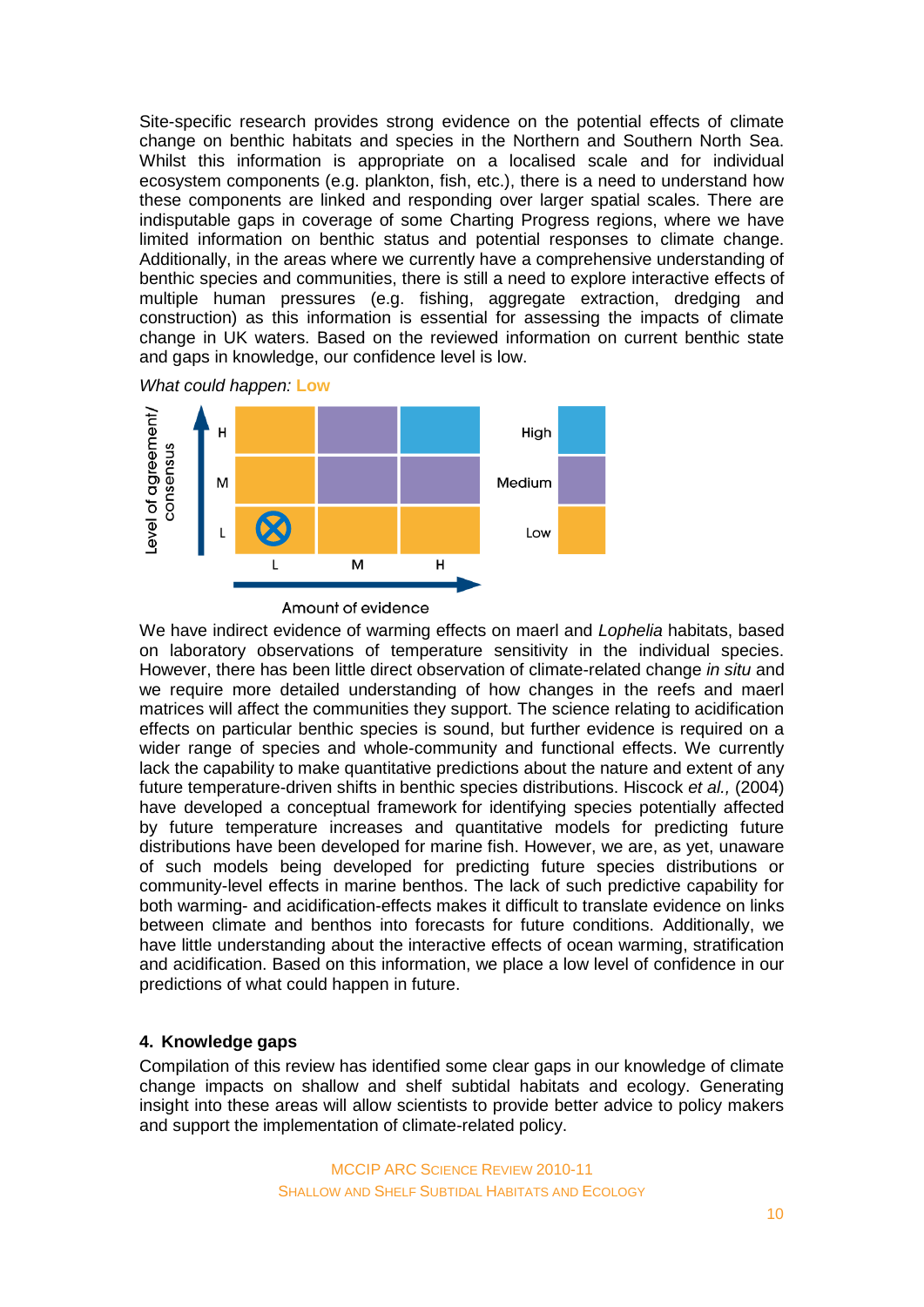The top priority knowledge gaps that need to be addressed in the short term to provide better advice to policy makers are:

- *1.* There is a paucity of large scale benthic distribution data for UK waters, which hinders our ability to detect changes in species distribution over large areas of the seabed. Such information, when combined with experimental studies of the effects of climate warming and ocean acidification, will allow us to confidently describe patterns of benthic response to climate change.
- *2.* The benthic and pelagic components of the marine ecosystem are inextricably linked, but we currently lack understanding of interactions between the components and their common responses to climate change. In order to understand the ecosystem-level consequences of climate change, we need fundamental research on the nature and extent of synchronicity between the benthos and pelagos, including higher trophic levels such fish, seabirds and marine mammals (e.g. food web assessments).
- *3.* There is a real gap in our ability to make predictions about the responses of subtidal species and communities to future climate change. We have the capability to generate such information through statistical modelling techniques yet, with the exception of fish species, these methods remain largely undeveloped in shelf sea systems. We need to develop the capacity to model species' distributional responses to changing environmental conditions and a knowledge-base that will allow us to understand the underlying mechanisms and ecosystem-level implications of such changes.

### **5. Socio-economic impacts**

Little information is available on the current or future socio-economic effects of climate change on shallow and shelf subtidal habitats and ecology. However, some general areas of concern can be identified based on the evidence presented in the review.

#### *Marine protected areas*

Although there is currently little evidence of warming-related subtidal species distribution shifts, any such shifts occurring in future will have socio-economic ramifications if they result in the movement of species of conservation concern outwith the boundaries of areas designed for their protection.

For example, maerl and *Lophelia pertusa* have restricted distributions in the UK and are protected under Annex I of the EU Habitats Directive - maerl habitats are qualifying features of the Sound of Arisaig, Loch nam Madadh, Strangford Lough and Fal and Helford marine Special Areas of Conservation (SAC), while *Lophelia pertusa* reefs are a primary features or features of the candidate Darwin Mounds SAC and North-West Rockall Bank and Hatton Bank draft offshore SAC [\(www.jncc.gov.uk\)](http://www.jncc.gov.uk/). Others, such as the horse mussel *Modiolus modiolus*, the honeycomb worm *Sabellaria alveolata* and the pink seafan *Eunicella verrucosa*, also have restricted UK distributions and conservation importance at national or international levels.

Temperature-driven range contractions in these species may necessitate boundaryalterations, which are likely to be socially, politically and financially demanding. Range-expansions are likely to be less problematic, unless they introduce new species of conservation concern into UK waters. Even if temperature-driven changes do not result in such extreme scenarios, alterations in the abundance or spatial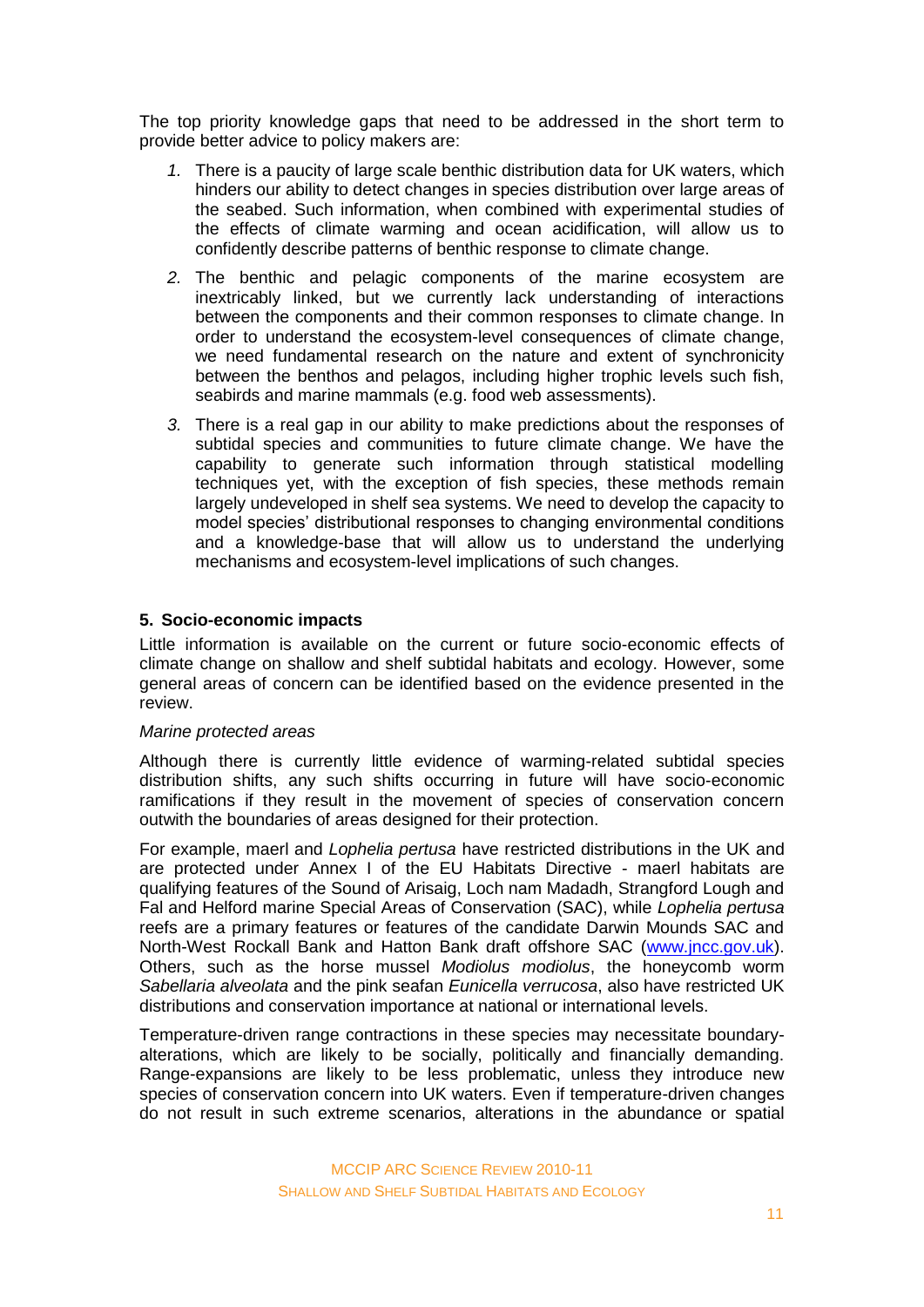distribution of conservation species may affect the type and extent of future commercial and recreational activity permitted within protected areas.

#### *Indirect effects on fish and fisheries*

Many fish species feed on benthic organisms and climate-driven impacts on benthic communities have the potential to influence population dynamics of fish predators. If changing distributions or abundance of prey species have significant effects on numbers of commercially-important predators, this is likely to have economic repercussions for the fishing industry. However, there is little information available on the socio-economic value of benthic prey. Moreover, it is not currently clear whether fish predators and their benthic prey will respond in concert to changing seawater temperatures or ocean acidification, or how impacts on one trophic level will filter through others.

#### **Acknowledgements**

Data are available to enable large-scale investigations of bentho-pelagic predatorprey links in UK waters (see the DAPSTOM database at [www.cefas.co.uk/dapstom\)](http://www.cefas.co.uk/dapstom). Such analyses would provide information that could be used to aid estimations of the potential indirect economic effects of alterations in seabed communities.

We would like to thank colleagues who responded to our information requests whilst working on this review. We are indebted to Dr. Jason Hall-Spencer at PML for providing scientific information on *Eunicella verrucosa*, *Lophelia pertusa* and maerl beds, which has enabled us to report on 'state of the art' research in this review.

#### **6. References**

- Austen, M. C., Buchanan, J. B., Hunt, H.G., Josefson, A.B., and Kendall, M.A. (1991) Comparison of long-term trends in benthic and pelagic communities of the North Sea, *Journal of the Marine Biological Association of the United Kingdom*, **71**, 179-190.
- Beaugrand, G., Luczak, C., and Edwards, M. (2009) Rapid biogeographical plankton shifts in the North 613 Atlantic Ocean, *Global Change Biology*, **15**, 1790-1803.
- Beukema, J.J., Dekker, R., Jansen, J.M. (2009) Some like it cold: populations of the tellinid bivalve *Macoma balthica* (L.) suffer in various ways from a warming climate, *Marine Ecology Progress Series*, **383**, 135-145.
- Birkett, D.A., Maggs, C.A. and Dring, M.J. (1998) Maerl (volume V). An overview of dynamic and sensitivity characteristics for conservation management of marine SACs. *Scottish Association for Marine Science*. *(UK Marine SACs Project)* 116 pp.
- Blake, C. and Maggs, C.A. (2003) Comparative growth rates and internal banding periodicity of maerl species (*Corallinales, Rhodophyta*) from northern Europe, *Phycologia,* **42(6)**, 606- 612.
- Buchanan, J.B. (1963) The bottom fauna communities and their sediment relationships off the coast of Northumberland, *Oikos,* **14**, 154-175.
- Buchanan, J.B. and Warwick, R.M. (1974) An estimate of benthic macrofaunal production in the offshore mud of the Northumberland coast. *Journal of the Marine Biological Association of the United Kingdom,* **54**, 197-222.
- Buchanan, J.B., Brachi, R., Christie, G. and Moore, J.J. (1986) An analysis of a stable period in the Northumberland benthic fauna - 1973-80, *Journal of the Marine Biological Association of the United Kingdom*, **66**, 659-670.
- Buchanan, J.B. and Moore, J.J. (1986a) A broad review of variability and persistence in the Northumberland benthic fauna - 1971-85, *Journal of the Marine Biological Association of the United Kingdom*, **66**, 641-657.

MCCIP ARC SCIENCE REVIEW 2010-11 SHALLOW AND SHELF SUBTIDAL HABITATS AND ECOLOGY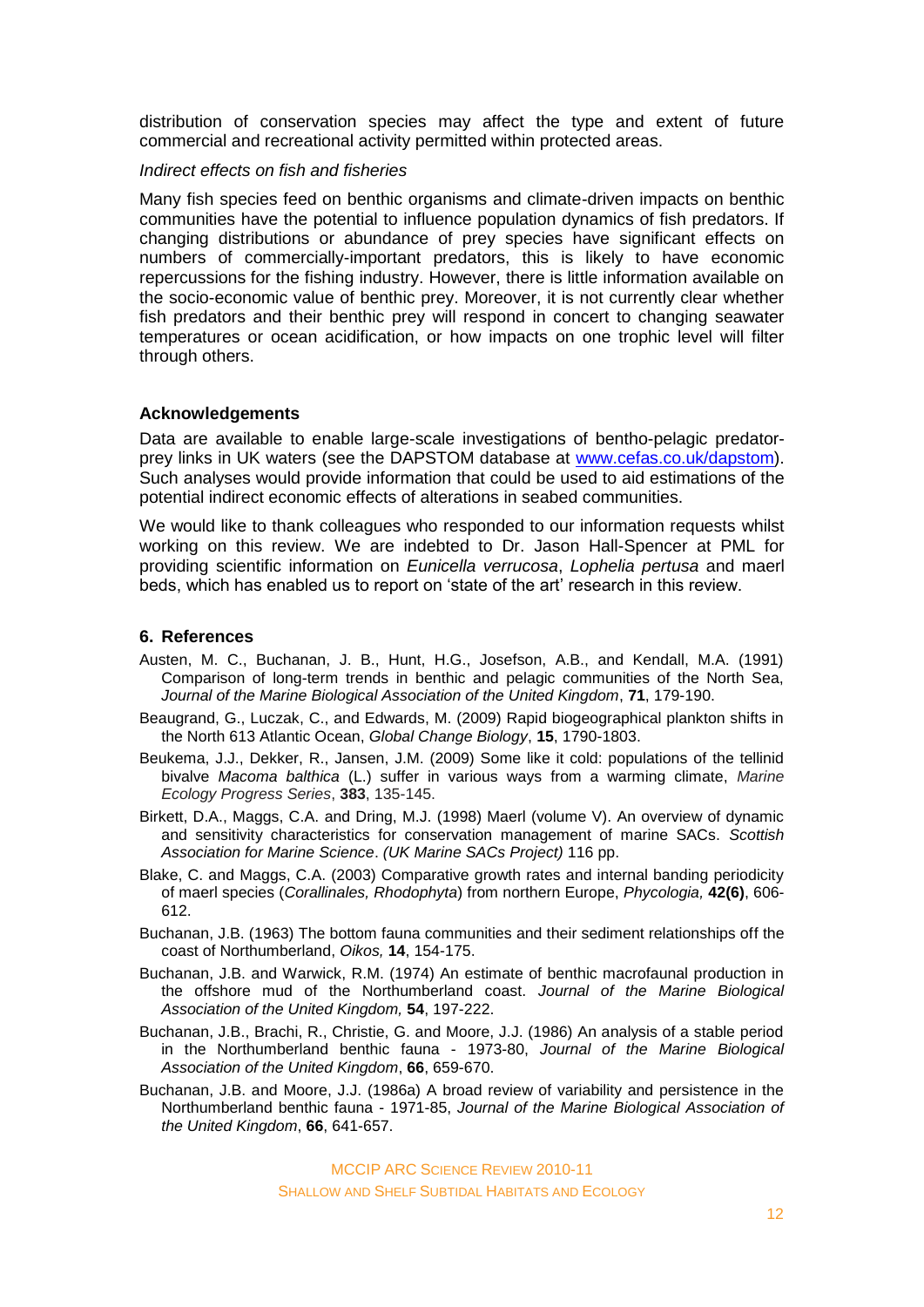- Buchanan, J.B. and Moore, J.J. (1986b) Long-term studies at a benthic station off the Coast of Northumberland, *Hydrobiologia,* **142**, 121-127.
- Capasso, E., Jenkins, S.R., Frost, M. and Hinz, H. (in press) Investigation of benthic community change over a century-wide scale in the western English Channel, *Journal of the Marine Biological Association of the UK.*
- Davies, A.J., Roberts, J.M. and Hall-Spencer, J. (2007) Preserving deep-sea natural heritage: Emerging issues in offshore conservation and management, *Biological Conservation*, **138**, 299-312.
- Davies, A.J., Wisshak, M., Orr, J.C. and Roberts, J.M. (2008) Predicting suitable habitat for the cold-water coral *Lophelia pertusa* (Scleractinia), *Deep-Sea Research I*, **55**, 1048-1062.
- Dippner, J.W., Kröncke, I. (2003) Forecast of climate-induced change in macrozoobenthos in the southern North Sea in spring, *Climate Research*, **25** , 179-182.
- Dodds, L.A., Roberts, J.M.; Taylor, A.C. and Marubini, F. (2007) Metabolic tolerance of the cold-water coral Lophelia pertusa (Scleractinia) to temperature and dissolved oxygen change, *Journal of Experimental Marine Biology and Ecology*, **349**, 205-214.
- Edwards, M., Beaugrand, G., Reid, P.C., Rowden, A.A. and Jones, M.B. (2002) Ocean climate anomalies and the ecology of the North Sea, *Marine Ecology Progress Series*, **239**, 1-10.
- Evans, F. and Edwards, A.J., (1993) Changes in the zooplankton community off the coast of Northumberland between 1969 and 1988, with notes on changes in the phytoplankton and benthos, *Journal of Experimental Marine Biology and Ecology*, **172**, 11-29.
- Frid, C.L.J., Garwood, P.R., Robinson, L.A. (2009a) The North Sea benthic system: a 36 year time series, *Journal of the Marine Biological Association of the United Kingdom*, **89**, 1-10.
- Frid, C.L.J., Garwood, P.R., Robinson, L.A. (2009b) Observing change in a North Sea benthic system: A 33 year time series, *Journal of Marine Systems*, **77**, 227-236.
- Fromentin, J-M. and Ibanez, F. (1994) Year to year changes in meteorological features of the French Coast area during the last half-century. Examples of two biological responses, *Oceanologia Acta*, **17**, 19-23.
- Genner, M.J., Sims, D.W., Wearmouth, V.J., Southall, E.J., Southward, A.J., Henderson, P.A. and Hawkins, S.J. (2004) Regional climatic warming drives long-term community changes of British marine fish, *Proceedings of the Royal Society of London Series B-Biological Sciences*, **271**, 655 – 643, 661.
- Guinotte, J.M., Orr, J., Cairns, S., Freiwald, A., Morgan, L. and George, R. (2006) Will humaninduced changes in seawater chemistry alter the distribution of deep-sea scleractinian corals?, *Frontiers in Ecology and Environment*, **4(3),** 141-146.
- Hall-Spencer, J.M., Pike, J., Munn, C.B. (2007) Diseases affect cold-water corals too: *Eunicella Verrucosa* (Cnidaria: Gorgonacea) necrosis in SW England. *Diseases of Aquatic Organisms*, **76**, 87-97.
- Hall-Spencer, J.M., Kelly, J. and Maggs, C.A. (2008) Assessment of maerl beds in the OSPAR area and the development of a monitoring program. DEHLG, Ireland 34pp.
- Hall-Spencer, J.M. and Stehfest, K. (2008) Draft background document for *Lophelia pertusa* reefs. OSPAR Convention for the protection of the marine environment of the NE Atlantic: Meeting of the Working Group on marine protected areas, species and habitats. Baiona (Spain). MASH 08/4/1 Add.24-E. 36 pp.
- Hawkins, S.J., Moore, P.J., Burrows, M.T., Mieszkowska, N., Herbert, R.J.H., Jenkins, S.R., Thompson, R.C., Genner, M.J. and Southward, A.J. (2008) Complex interactions in a rapidly changing world: responses of rocky shore communities to recent climate change, *Climate Research*, **650 37**, 123-133.
- Henderson, P.A. and Bird, D.J. (2010) Fish and macro-crustacean communities and their dynamics in the Severn Estuary, *Marine Pollution Bulletin*, **61(1-3),** 100-114.
- Henderson, P.A., Seaby, R.M. and Somes, J.R. (2006) A 25-year study of climatic and density-dependent population regulation of common shrimp *Crangon crangon* (Crustacea: Caridea) in the Bristol Channel, *Journal of the Marine Biological Association of the UK*, **86**, 287-298.

MCCIP ARC SCIENCE REVIEW 2010-11

SHALLOW AND SHELF SUBTIDAL HABITATS AND ECOLOGY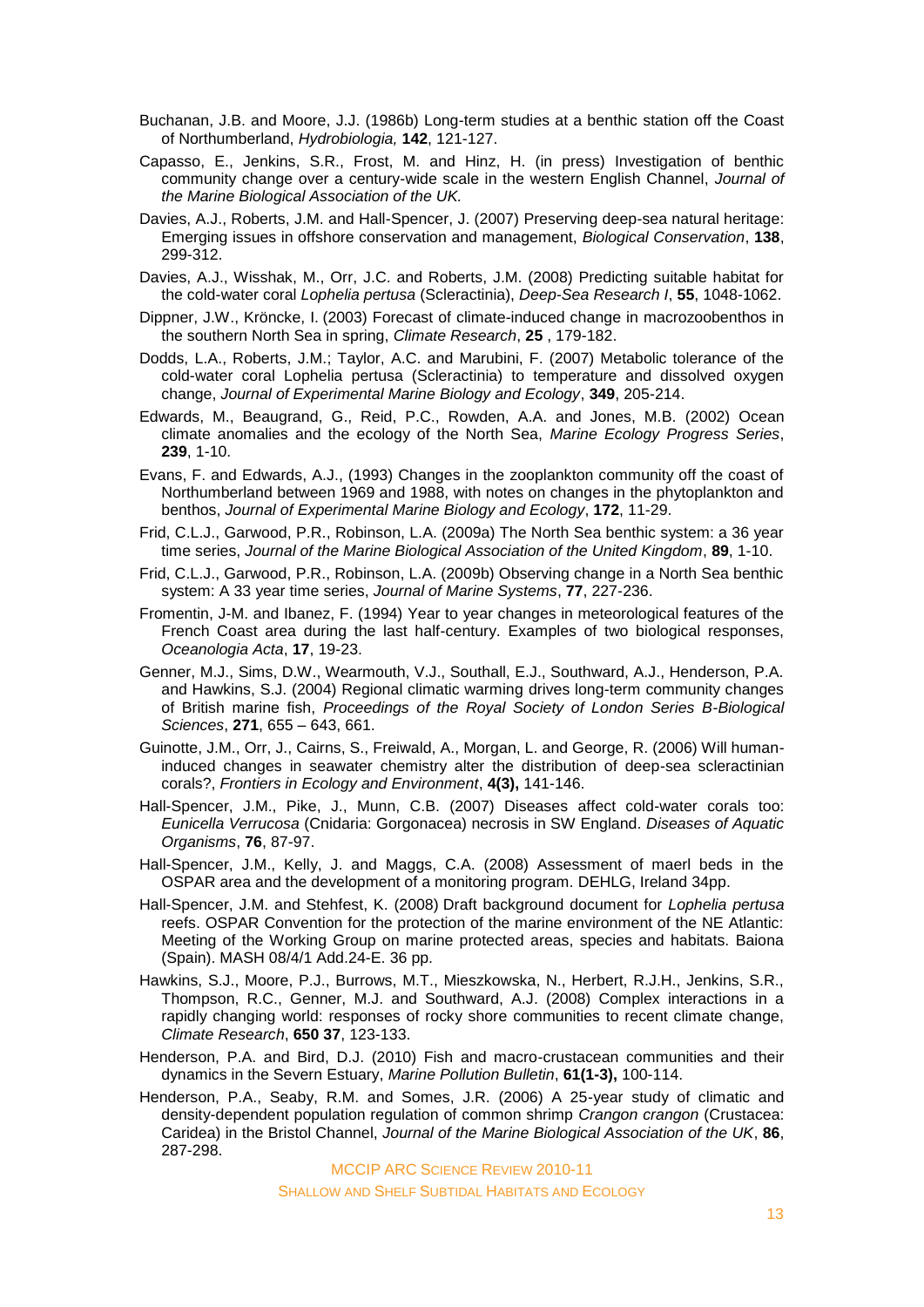- Hinz, H. Capasso, E., Lilley, M., Frost, M. and Jenkins, S. Investigating temporal change of sublittoral benthos across a bio-geographical boundary, *Global Change Biology* (submitted manuscript).
- Hiscock, K., Southward, A., Tittley, I. and Hawkins, S. (2004) Effects of changing temperature on benthic marine life in Britain and Ireland, *Aquatic Conservation: Marine and Freshwater Ecosystems*, **14**, 333-362.
- Holme, N.A. (1961) The bottom fauna of the English Channel, *Journal of the Marine Biological Association of the UK*, **41**, 397-461.
- Holme, N.A. (1966) The bottom fauna of the English Channel, part II, *Journal of the Marine Biological Association of the UK*, **46**, 401-493.
- Holme, N.A. (1983) Fluctuations in the benthos of the western English Channel, *Oceanologica Acta, SP*, 121-124.
- Kleypas, J.A., Feely, R.A., Fabry, V.J., Langdon, C., Sabine, C.L. and Robbins, L.L. (2006) Impacts of ocean acidification on coral reefs and other marine calcifiers: a guide for future research. Report of a workshop held 18-20 April 2005, St. Petersburgh, FL, sponsored by NSF, NOAA and the US Geological Survey, 88pp.
- Kirby, R., Beaugrand, G., Lindley, J. A., Richardson, A.J., Edwards, M., Reid, P.C.(2007) Climate effects and benthic–pelagic coupling in the North Sea, *Marine Ecology Progress Series*, **330**, 31–38.
- Kirby, R.R., Beaugrand, G., Lindley, J.A. (2008) Climate-induced effects on the meroplankton and the benthic-pelagic ecology of the North Sea, *Limnology and Oceanography*, **53**, 1805-1815.
- Kirby, R.R., Beaugrand, G., Lindley, J.A. (2009) Synergistic effects of climate and fishing in marine ecosystems, *Ecosystems* **12**, 548-561.
- Kröncke, I., Dippner, J.W., Heyen, H., Zeiss, B.(1998) Long-term changes in macrofaunal communities off Norderney (East Frisia, Germany) in relation to climate variability, *Marine Ecology Progress Series,* **167**, 25–36.
- Kröncke, I., Zeiss B, Rensing C. (2001) Long-term variability in macrofauna species composition off the island of Norderney (East Frisia, Germany) in relation to changes in climatic and environmental condition, *Senckenbergiana Maritima* ,**31**, 65–82.
- Lowe, J.A., Howard, T.P., Pardaens, A., Tinker, J., Holt, J., Wakelin, S., Milne, G., Leake, J., Wolf, J., Horsburgh, K., Reeder, T., Jenkins, G., Ridley, J., Dye, S and Bradley, S. (2009), UK Climate Projections science report: Marine and coastal projections. Met Office Hadley Centre, Exeter, UK.
- Maggs, C., Mineur, F., Bishop J. and McCollin, T. (2010) Non-Natives *in* MCCIP Annual Report Card 2010-11, *MCCIP Science Review*, 12pp. [www.mccip.org.uk/arc](http://www.mccip.org.uk/arc)
- Mieszkowska, N. (2010) Intertidal Habitats *in* MCCIP Annual Report Card 2010-11, *MCCIP Science Review*, 20pp. [www.mccip.org.uk/arc](http://www.mccip.org.uk/arc)
- Mieszkowska, N., M.A. Kendall, S.J. Hawkins, R. Leaper, P. Williamson, N.J. Hardman-Mountford and Southward, A.J. (2006) Changes in the range of some common rocky shore species in Britain - a response to climate change? *Hydrobiologia* **555**, 241-251.
- Niermann, U. (1996) Fluctuation and mass occurrence of *Phoronis mülleri* (Phoronidea) in the south-eastern North Sea during 1983-1988, *Senckenbergiana Maritima*, **28**, 65-79.
- Petersen, C.G.J., (1914) Valuation of the sea. II. The animal communities of the sea bottom and their importance for marine zoogeography. *Report of the Danish Biological Station* **21**, 1-44.
- Petersen, C.G.J., (1918) The sea bottom and its production of fish-food. *Report of the Danish Biological Station* **25**, 1-62.
- Pierce, G.J., V. D. Valavanis, A. Guerra, P. Jereb, L. Orsi-Relini, J. M. Bellido, I. Katara, U. Piatkowski, J. Pereira, E. Balguerias, I. Sobrino, E. Lefkaditou, J. Wang, M. Santurtun, P. R. Boyle, L. C. Hastie, C. D. MacLeod, J. M. Smith, M Viana, A. F. Gonzalez, A. F. Zuur (2008) A review of cephalopod-environment interactions in European seas, *Hydrobiologia*, **612**, 49-70.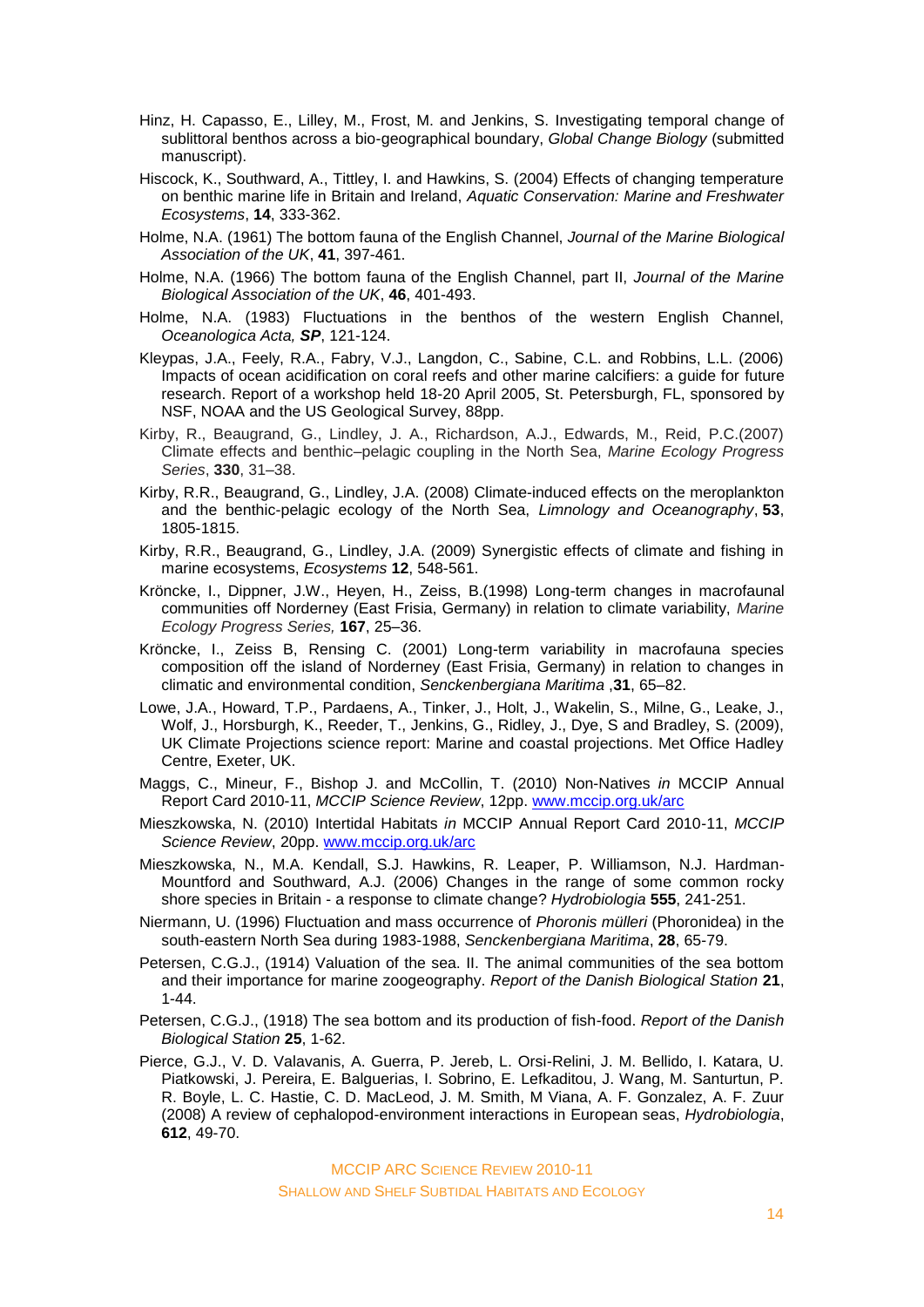- Pinnegar, J., and M. Heath (2010) Fish *in* MCCIP Annual Report Card 2010-11, *MCCIP Science Review*, 24pp. [www.mccip.org.uk/arc](http://www.mccip.org.uk/arc)
- Pinnegar, J.K., Cheung, W. W. L. & Heath, M. (2010) Fisheries *in* MCCIP Annual Report Card 2010-11, *MCCIP Science Review*, 19pp. [www.mccip.org.uk/arc](http://www.mccip.org.uk/arc)
- Radach, G. Berg, J. and Hagmeier, E. (1990) Long term changes of the annual cycles of meteorological, hydrographic, nutrient, and phytoplankton time series at Helgoland and LV Elbe 1 in the German Bight, *Continental Shelf Research*, **10**, 305-328.
- Reid, P.C., Edwards M., Hunt H.G., Warner J. (1998) Phytoplankton change in the North Atlantic, *Nature* **391**, 546.
- Reid, P.C., Edwards M. (2001) Long-term changes in the fishery, pelagos and benthos of the North Sea, *Senckenbergiana Maritima* **31**,107– 115.
- Rees, H.L., Eggleton, J.D., Rachor, E., and Vanden Berghe, E. (2007) Structure and dynamics of the north Sea Benthos. *ICES Cooperative Research Report* **No 288**. 258 pp
- Rees, H.L., Pendle, M.A., Limpenny, D.S., Mason, C.E., Boyd, S.E., Birchenough S.N.R. and Vivian, C.M.G. (2006) Benthic Responses to Sewage-Sludge Disposal and Climate Events in the Western North Sea, *Journal of the Marine Biological association of the U.K*, **86**, 1- 18.
- Reiss, H., Kröncke, I. (2004) Seasonal variability of epibenthic communities in different areas of the southern North Sea, *ICES Journal of Marine Science*, **61**, 882-905.
- Reiss, H., Kröncke, I. (2005) Seasonal variability of infaunal community structures in three areas of the North Sea under different environmental conditions, *Estuarine, Coastal and Shelf Science*, **65**, 253-274.
- Reiss, H., Meybohm, K., Kröncke, I. (2006) Cold winter effects on benthic macrofauna communities in near- and offshore regions of the North Sea, *Helgoland Marine Research*, **60**, 224-238.
- Reiss, H., Kröncke, I. (2006) Temporal patterns of infaunal communities in the North Sea: Interanual vs. intraannual variability, *Senckenbergiana Maritima*, **36**, 11-18.
- Schröeder, A. (2003) Community dynamics and development of soft bottom macrozoobenthos in the German Bight (North Sea) 1969–2000. PhD, University of Bremen, Germany.
- Schöne, B.R., Kröncke, I., Houk, S.D., Freyre Castro, A.D., Oschmann, W. (2003) The Cornucopia of chilly winters: Ocean Quahog (*Arctica islandica L*., Mollusca) master chronology reveals bottom water nutrient enrichment during colder winters (North Sea). *Senckenbergiana Maritima*, **32**, 165-175.
- Spicer, J.I., Raffo, A and Widdicombe, S. (2007) Influence of  $CO_2$ -related seawater acidification on extracellular acid-base balance in the velvet swimming crab *Necora puber*, *Marine Biology*, **151**, 1117-1125.
- Southward, A.J. (1995) Occurrence in the English Channel of a warm-water cirripede, *Solidobalanus fallax*, *Journal of the Marine Biological Association of the UK*, **75**, 199-210
- Southward, A.J., Hiscock, K., Kerckhof, F., Moyse, J., Elfimov, A.S. (2004) Habitat and distribution of the warm-water barnacle *Solidobalanus fallax* (Crustacea: Cirripedia) *Journal of the Marine Biological Association of the UK*, **84**, 1169-1177.
- Southward, A.J., Langmead, O., Hardman-Mountford, N.J., Aiken, J., Boalch, J.T., Dando, P.R., Genner, M.J., Joint, I., Kendall, M.A., Halliday, N.C., Harris, R.P., Leaper, R., Miezkowska, N., Pingree, R.D., Richardson, A.J., Sims, D.W., Smith, T., Walne, A.W. and Hawkins, S.J. (2005) Long-term oceanographic and ecological research in the western English Channel, *Advances in Marine Biology*, **47**, 3-105.
- SPLASH (2008) Special Protection and Local Action for Species and Habitats 2004-2008. Final Report. Quercus Centre for Biodiversity and Conservation Biology, Queen's University Belfast. 49pp
- Turley, C., Findlay, H.S., Mangi, S., Ridgwell, A. and Schmidt, D.N. (2009) CO<sub>2</sub> and ocean acidification *in* Marine Climate Change Ecosystem Linkages Report Card 2009. Eds. Baxter, J.M., Buckley, P.J. and Frost, M.T. Online Science Reviews, 25pp. [www.mccip.org.uk/elr/acidification](http://www.mccip.org.uk/elr/acidification) [date of access 09.11.2009]

MCCIP ARC SCIENCE REVIEW 2010-11

SHALLOW AND SHELF SUBTIDAL HABITATS AND ECOLOGY